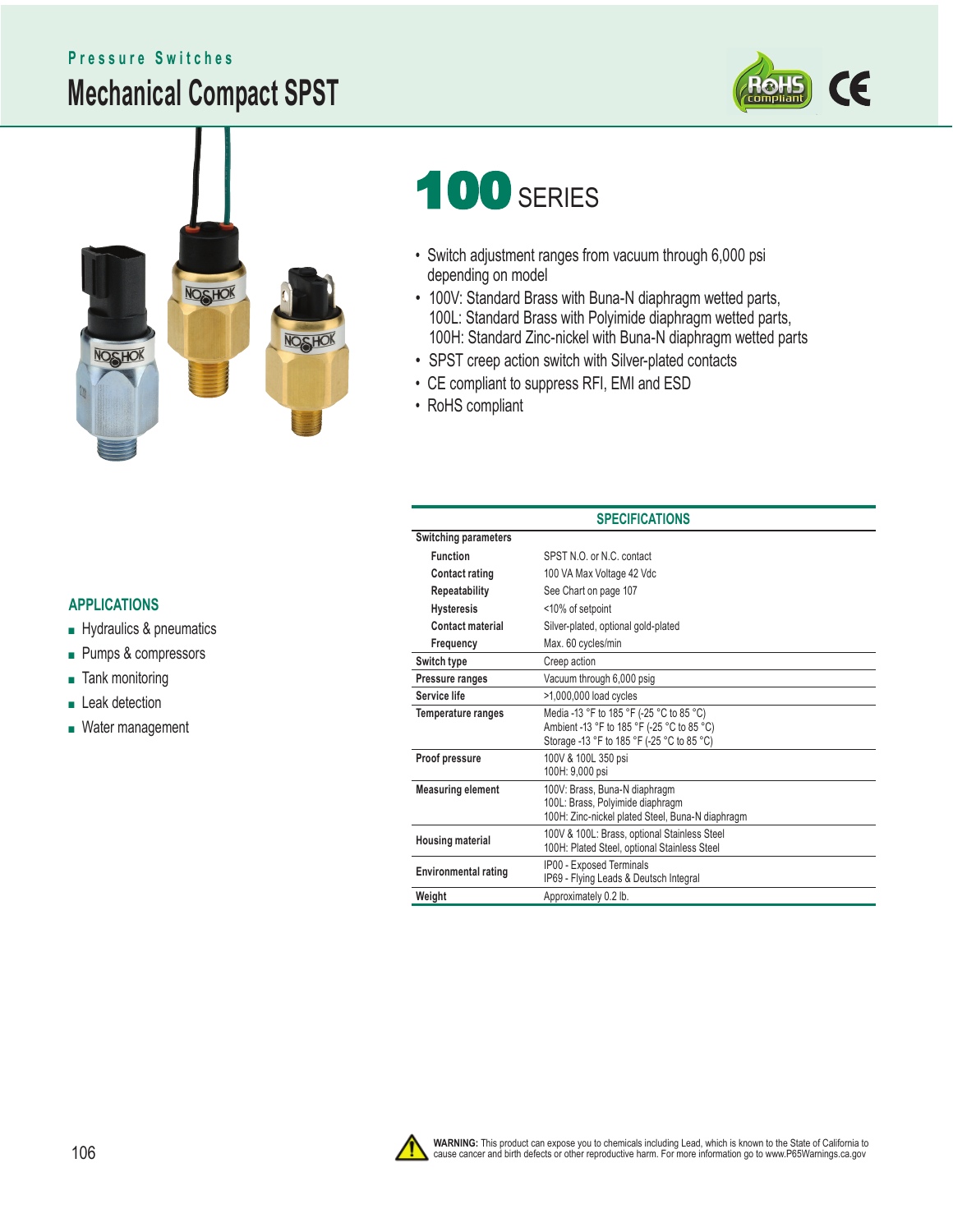

| <b>ORDERING INFORMATION</b>                                                     |             |                                                 |           |                                                     |  |  |  |
|---------------------------------------------------------------------------------|-------------|-------------------------------------------------|-----------|-----------------------------------------------------|--|--|--|
| <b>SERIES</b>                                                                   | <b>100V</b> | 100 Vacuum Series                               | 100H      | 100 High Pressure Series                            |  |  |  |
|                                                                                 | 100L        | 100 Low Pressure Series                         |           |                                                     |  |  |  |
| <b>SWITCH FUNCTIONS</b>                                                         |             | SPST, Normally open                             |           | 2 SPST, Normally closed                             |  |  |  |
| <b>PROCESS CONNECTION</b>                                                       |             | 1/8" NPT male                                   |           | 31 9/16-18 SAE Male, Non-Adjustable                 |  |  |  |
|                                                                                 |             | 2 1/4" NPT male                                 |           | 33 G 1/8B                                           |  |  |  |
|                                                                                 |             | 10 G 1/4B                                       | 45        | 7/16-20 SAE Male, Non-Adjustable                    |  |  |  |
| <b>100V VACUUM PRESSURE SWITCH ADJUSTMENT</b><br>RANGES (Max. working pressure) | $3/25$ -vac | $-3$ in Hg to $-25$ in Hg (350 psig)            |           |                                                     |  |  |  |
| <b>100L LOW PRESSURE SWITCH ADJUSTMENT</b>                                      |             | $2/20$ 2 psig to 20 psig (350 psig)             |           | <b>50/150</b> 50 psig to 150 psig (350 psig)        |  |  |  |
| RANGES (Max. working pressure)                                                  |             | 15/100 15 psig to 100 psig (350 psig)           |           |                                                     |  |  |  |
|                                                                                 |             | $2/30$ 2 psig to 30 psig $(9,000 \text{ psig})$ |           | 300/2500 300 psig to 2,500 psig (9,000 psig)        |  |  |  |
| <b>100H HIGH PRESSURE SWITCH ADJUSTMENT</b><br>RANGES (Max. working pressure)   | 15/200      | 15 psig to 200 psig (9,000 psig)                |           | <b>500/3500</b> 500 psig to 3,500 psig (9,000 psig) |  |  |  |
|                                                                                 | 125/600     | 125 psig to 600 psig (9,000 psig)               | 3000/6000 | 3,000 psig to 6,000 psig (9,000 psig)               |  |  |  |
| <b>ELECTRICAL CONNECTIONS</b>                                                   |             | 4 Spade Terminals (1/4 x 1/32)                  | 97        | Weatherpack Tower, 2-Pin Male*                      |  |  |  |
|                                                                                 | 66          | Deutsch Integral 2-Pin (DT04-2P)                | 98        | Weatherpack Shroud, 2-Pin Female*                   |  |  |  |
|                                                                                 | 77          | 18" Flying Leads                                | 99        | Weatherpack Shroud, 2-Pin Male*                     |  |  |  |
|                                                                                 | 78          | 6-32 Terminal Screws                            | 100       | Deutsch 2-Pin Male (DT04-2P)*                       |  |  |  |
|                                                                                 | 96          | Weatherpack Tower, 2-Pin Female*                | 103       | Deutsch 2-Pin Female Socket (DT06-2S)*              |  |  |  |
| OPTIONS**                                                                       | AU          | <b>Gold Plated Contacts</b>                     | VT        | FKM Diaphragm (0/250 °F)                            |  |  |  |
|                                                                                 | EP          | EPDM Diaphragm $(-10/250 \degree F)$            | SS        | 316 SS Wetted Materials                             |  |  |  |
|                                                                                 |             | HNBR Low Temp Nitrile (-40/110 °F)              |           |                                                     |  |  |  |

 **Please consult your local NOSHOK Distributor or NOSHOK, Inc. for availability and delivery information.**

\* Options attached to Flying Leads

\*\* Not all options are available for all ranges, consult factory

**† Other electrical connections available, consult factory**

#### **EXAMPLE**

| Electrical connection  Spade Terminals (1/4 x 1/32) |  |
|-----------------------------------------------------|--|
|                                                     |  |



| <b>Series</b> | Range                                                                                      | <b>Repeatabiity</b>       |  |
|---------------|--------------------------------------------------------------------------------------------|---------------------------|--|
| 100V          | $3 - 25$ in Hg                                                                             | 1 psi or 5% of setpoint   |  |
| 100L          | 2 - 20<br>$15 - 100$<br>$50 - 150$                                                         | 3% of full setpoint range |  |
| 100H          | $2 - 30$<br>$15 - 200$<br>$125 - 600$<br>$300 - 2,500$<br>$500 - 3,500$<br>$3.000 - 6.000$ | 3% of full setpoint range |  |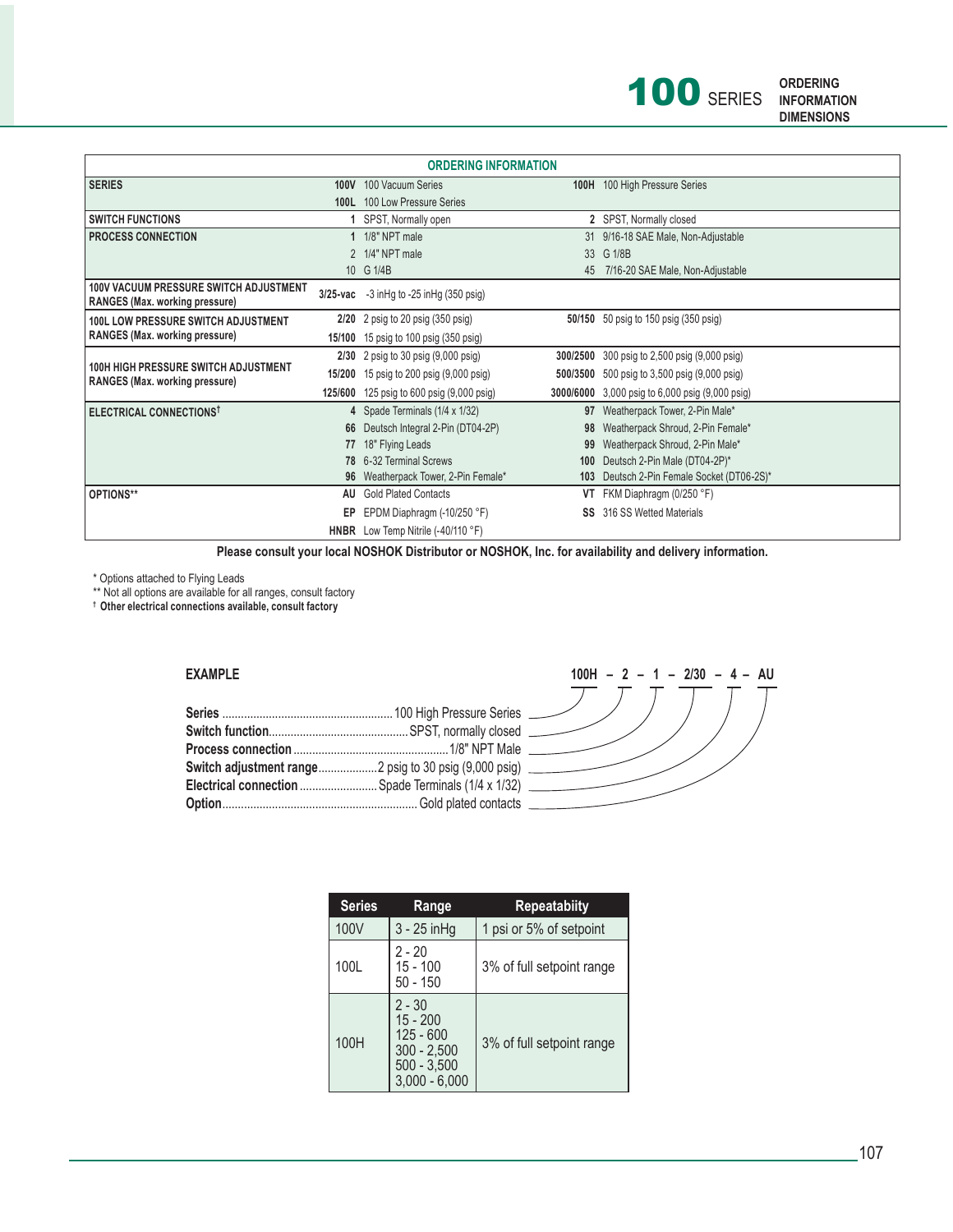

### **100V & 100L Deutsch 2-Pin 100H Deutsch 2-Pin**